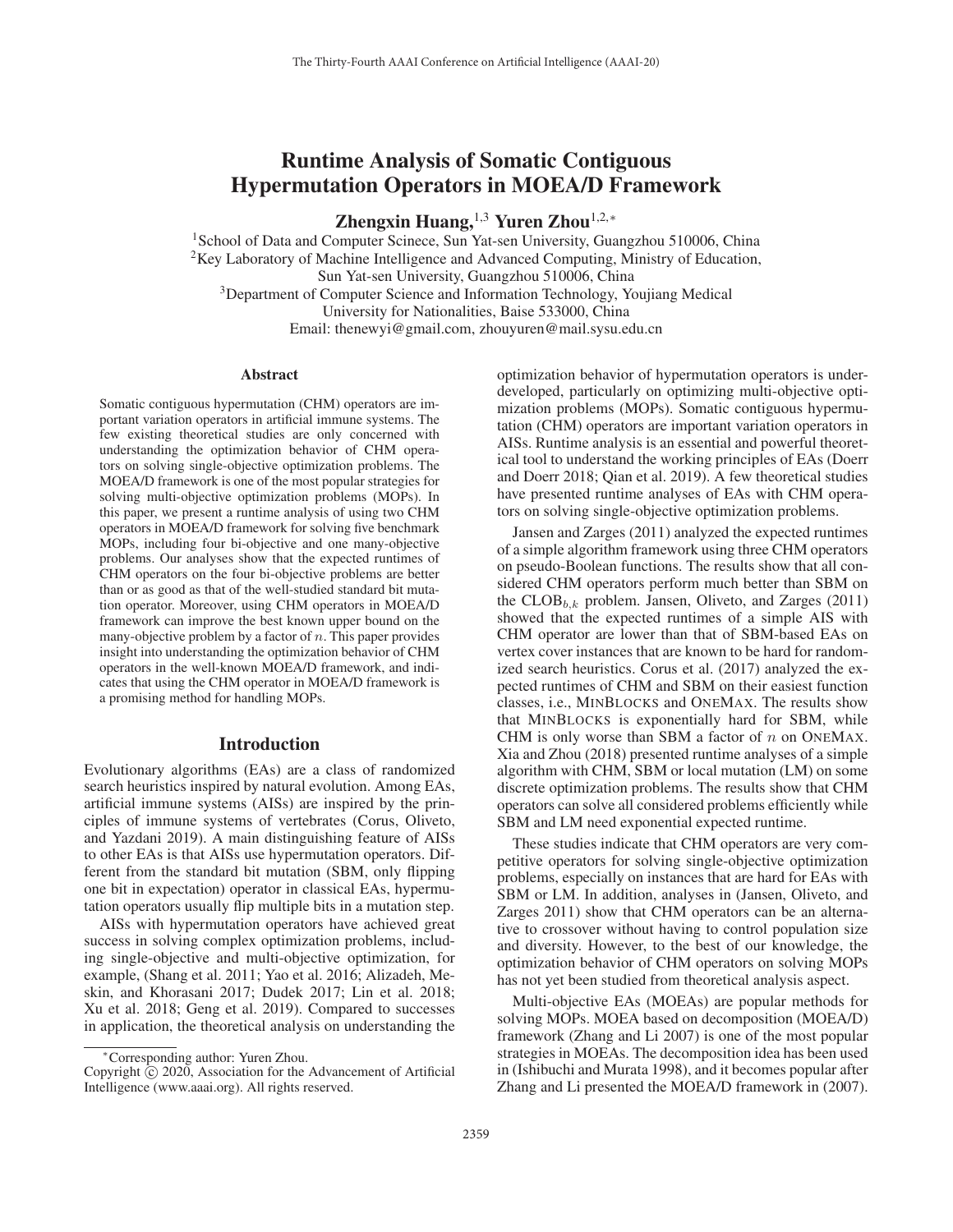In the past years, there are vast studies developing MOEAs based on the MOEA/D framework, e.g., (Qi et al. 2014; Jiang and Yang 2015; Li et al. 2017; He et al. 2019). Li et al. presented a runtime analysis of a simple MOEA/D with SBM on solving four benchmark MOPs in (2016).

In this paper, we present runtime analyses of a simple MOEA based on the MOEA/D framework with two typical CHM operators on optimizing five benchmark MOPs, which include four bi-objective and one many-objective problems. The results show that the expected runtimes of the MOEA using CHM operators on the four bi-objective problems, i.e., COCZ, LPTNO, Dec-obj-MOP and Plateau-MOP, are better than or as good as that of using the well-studied SBM operator. The expected runtimes of using CHM operators on the many-objective problem, namely  $m$ LOTZ ( $m = 4$ ), are  $O(n^2 \log n)$ , which is lower than the best known upper bound by a factor of  $n$ . This analysis provides insight into understanding the optimization behavior of CHM operators in the well-known MOEA/D framework. The analysis results indicate that using CHM operator in MOEA/D framework is a promising method for solving MOPs.

# Preliminaries

# CHM Operators

We let  $[a,b] := \{y \in \mathbb{Z} | a \leq y \leq b\}$ . Given a bit string  $x \in \{0,1\}^n$ , we denote by  $x[i], i \in [0..n-1]$  the value of the  $i$ -th bit in  $x$ . Note that we denote the first bit and the last bit in x as  $x[0]$  and  $x[n-1]$ , respectively. The two CHM operators considered in this paper are defined as follows.

Definition 1 (CHM1 (Jansen and Zarges 2009; 2011; Xia and Zhou 2018)). *Given a parameter*  $r \in [0, 1]$ *, the CHM1 operator mutates*  $x \in \{0,1\}^n$  *in the following way.* 

*1: Choose*  $p_1 \in [0..n-1]$  *uniformly at random.* 

2: *Choose*  $p_2 \in [0..n-1]$  *uniformly at random.* 

*3: For*  $i := \min\{p_1, p_2\}$  *to*  $\max\{p_1, p_2\}$  *do* 

*4: Flip* x[i] *with probability* r*.*

Definition 2 (CHM2 (Jansen and Zarges 2011; Xia and Zhou 2018)). *Given a parameter*  $r \in [0, 1]$ *, the CHM2 operator mutates*  $x \in \{0,1\}^n$  *in the following way.* 

- *1: Choose*  $p \in [0..n-1]$  *uniformly at random.*
- 2: *Choose*  $l \in [0..n]$  *uniformly at random.*

*3: For* i := 0 to l − 1 *do*

4: Flip  $x[(p + i) \mod n]$  *with probability* r.

As in the previous runtime analyses on CHM1 and CHM2 operators (Jansen and Zarges 2011; 2014; Xia and Zhou 2018), we only consider the case of  $r = 1$  in this analysis.

# Analyzed Algorithm

An MOP can be formally defined as follows:

$$
\max F(x) = (f_1(x), \cdots, f_m(x))
$$
  
s.t.  $x \in X$ , (1)

where  $x$  is the decision variable,  $X$  is the decision space,  $F: X \to R^m$  consists of m functions and  $R^m$  is the objective space. Generally, we call an MOP as many-objective optimization problem (MaOP) if  $m \geq 4$ . For  $x', x'' \in X$ ,

#### Algorithm 1 A simple decomposition-based MOEA

**Input:** An MOP with  $m$  objectives, stop criterion, parameter  $H$ , the number of scalar optimization subproblems  $N$ , weight vectors  $\{\lambda^1, \dots, \lambda^N\}$  and neighbor size T. Output: A candidate Pareto optimal solution set P.

- 
- 1: *Initialization:* The Pareto optimal solution set  $P =$  $\emptyset$ . For each subproblem  $g(x|\lambda^k), k \in [1..N]$ , select the  $T$  closest subproblems to form its neighbor set  $B_k$  according to the Euclidean distance between their weight vectors. Generate a solution  $x_k \in \{0,1\}^n$  uniformly at random for each subproblem  $g(x|\lambda^k)$ . Set the reference point  $z = (z_1, \dots, z_m)$ , where  $z_i =$  $\max_{k \in [1..N]} \{f_i(x_k)\}\.$  Let  $S_k$  denote the set of solutions corresponding to subproblems in  $B_k$ .
- 2: while stop criterion is not satisfied do
- 3: **for** each subproblem  $q(x|\lambda^k)$ ,  $k \in [1..N]$  **do**
- 4: *Reproduction*: create  $y_k := mutate(x_k)$ .
- 5: *Update z:* for each  $i \in [1..m]$ , if  $f_i(y_k) > z_i$ , set  $z_i = f_i(y_k).$
- 6: *Update*  $S_k$ : for each solution  $x_j$  in  $S_k$ , if  $g(y_k|\lambda^j) \leq g(x_j|\lambda^j)$ , replace  $x_j$  with  $y_k$ .
- 7: *Update* P*:* remove all solutions weakly dominated by  $y_k$  from P. If  $y_k$  is not dominated by any solution in  $P$ , add  $y_k$  into  $P$ .

8: end for

9: end while

we say that x' weakly dominates x'', denoted as  $x' \succeq x''$ , if  $f_i(x') \ge f_i(x'')$  for all  $i \in [1..m]$ . Furthermore, we say that x' dominates x'', denoted as  $x' > x''$ , if  $x' \geq x''$  and  $F(x') \neq F(x'')$ . A solution  $x^* \in X$  is Pareto optimal if there is no  $x \in X$  such that  $x \succ x^*$ . The set of all Pareto optimal solutions is called the Pareto set (PS) and the set of objective vectors of the PS is called the Pareto front (PF).

In MOEA/D framework (Zhang and Li 2007), an MOP is first decomposed into  $N$  scalar optimization subproblems according to the decomposition approach (e.g., the classical Weighted sum, Tchebycheff or Penalty-based boundary intersection (Zhang and Li 2007)) and weight vectors. Then, for each subproblem the framework selects the  $T$  closest subproblems to form its neighbor set. The distance is measured by the Euclidean distance between their weight vectors. At last, the framework controls a population of size  $N$ to cooperatively solve the  $N$  subproblems in parallel by using the neighborhood-based coevolution.

The analyzed algorithm based on the MOEA/D framework in this paper is summarized in Algorithm 1. It is not difficult to see that Algorithm 1 can be instantiated by using different mutation operators in line 4. If the SBM operator is used, Algorithm 1 is equivalent to the analyzed algorithm in (Li et al. 2016). In this paper, we are mainly concerned with analyzing the expected runtime of Algorithm 1 with CHM1 or CHM2 operator on optimizing five benchmark MOPs.

Similar to runtime analysis in (Li et al. 2016), Tchebycheff approach is used in this paper. Given an MOP in Eq. (1) and weight vector  $\lambda = (\lambda_1, \dots, \lambda_m)$ , the subproblem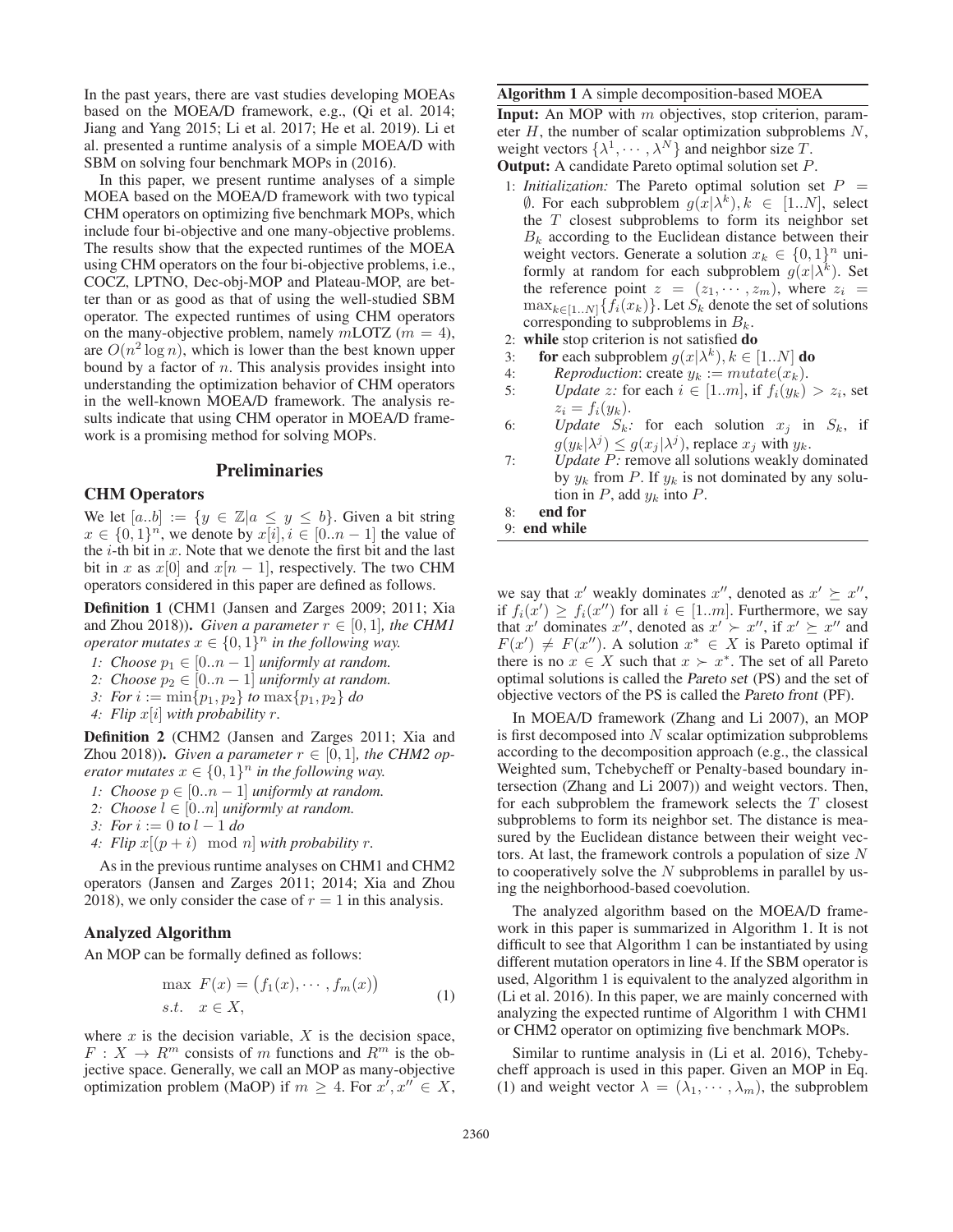generated by Tchebycheff approach is

$$
\min g(x|\lambda) = \max_{1 \le i \le m} \{\lambda_i | f_i(x) - z_i^*| \},\tag{2}
$$

where  $\lambda_i \geq 0$  for  $i \in [1..m]$  and  $\sum_{i=1}^{m} \lambda_i = 1$ , and  $z^* = (z_1^*, \dots, z_m^*)$  denotes the reference point, i.e.,  $z_i^* =$  $\max\{f_i(x)|x \in X\}$ . By altering the weight vector, the Tchebycheff approach generates different subproblems in form of Eq. (2). For Algorithm 1, we use the classical Das and Dennis's approach (1998) to generate the  $N$  evenly distributed weight vectors for all considered problems, i.e., taking  $\lambda_{i\in [1..m]}^{k\in [1..N]}$  from  $\{\frac{0}{H},\frac{1}{H},\cdots,\frac{H}{H}\}$  such that  $\sum_{i=1}^{m} \lambda_i^k = 1$ , where *H* is a positive integer and  $N = \binom{H+m-1}{m-1}$ .

# Analysis on Bi-objective Problems

In this section, we present a runtime analysis of Algorithm 1 with CHM1 or CHM2 on COCZ, LPTNO, Dec-obj-MOP and Plateau-MOP. They have been widely used in theoretical analyses of MOEAs, e.g., (Laumanns, Thiele, and Zitzler 2004; Qian, Yu, and Zhou 2013; Li et al. 2016; Bian, Qian, and Tang 2018; Huang et al. 2019). Let  $|x|_1$  denote the number of 1-bits in solution  $x$ . The four analyzed problems in this section can be defined as follows.

Definition 3 (COCZ (Li et al. 2016)). *The pseudo-Boolean function*  $COCZ : \{0,1\}^n \to \mathbb{N}^2$  *is defined as follows:* 

$$
COCZ(x) = (|x|_1, n - |x|_1)
$$

For COCZ, it is to maximize the numbers of 1-bits and 0 bits in  $x$  simultaneously. A similar definition of this problem called ONEMINMAX is presented in (Giel and Lehre 2010). Definition 4 (LPTNO (Li et al. 2016)). *The pseudo-Boolean*

*function*  $LPTNO : {-1,1}^n \rightarrow \mathbb{R}^2$  *is defined as follows:* 

$$
LPTNO(x) = \left(\sum_{i=1}^{n} \prod_{j=1}^{i} (1 + x_j), \sum_{i=1}^{n} \prod_{j=i}^{n} (1 - x_j)\right).
$$

Weight LPTNO is first defined in (Qian, Yu, and Zhou 2013). It is an extension of LOTZ (where the numbers of leading 1-bits and trailing 0-bits are maximized simultaneously) obtained by shifting the decision space from  $\{0, 1\}^n$ to  $\{-1, 1\}^n$ , and adding weights  $w_i$  and  $v_i$  for the *i*-th leading 1-bit and trailing (-1)-bit, respectively. Li et al. (2016) considered the case of  $w_i = v_i = 1$  and denoted as LPTNO. Definition 5 (Dec-obj-MOP). *The pseudo-Boolean function*

 $Dec-obj-MOP: \{0,1\}^n \to \mathbb{N}^2$  *is defined as follows:* 

$$
Dec-obj-MOP(x) = (f_1(x), f_2(x)),
$$

*where*

$$
f_1(x) = n + 1 - |x|_1 \mod (n+1), \tag{3}
$$

$$
f_2(x) = n + |x|_1 \mod (n+1).
$$
 (4)

Dec-obj-MOP is first defined in (Li et al. 2016). For  $f_2(x)$ , there is deceptive property in the search space. Specifically, the global optimum  $0^n$  is far from the local optimum  $1^n$ , and the search is guided to  $1^n$  with overwhelming probability. Thus, these kinds of functions are hard to solve for algorithms with SBM. The expected runtime of Algorithm 1 with SBM finding the optimal solution for subproblem corresponding to  $\lambda = (0, 1)$  is  $\Omega(n^n)$  (Li et al. 2016).

Definition 6 (Plateau-MOP (Li et al. 2016)). *The pseudo-Boolean function Plateau–MOP* :  $\{0,1\}^n \rightarrow \mathbb{N}^2$  *is defined as follows:*

$$
Plateau-MOP(x) = (f_1(x), f_2(x)),
$$

*where*

$$
f_1(x) = \begin{cases} n & \text{if } x = 1^n, \\ 3n/4 & \text{if } x = 1^j 0^{n-j}, 3n/4 < j < n, \\ j & \text{if } x = 1^j 0^{n-j}, 0 \le j \le 3n/4, \\ -|x|_1 & otherwise, \end{cases}
$$
(5)  

$$
f_2(x) = \begin{cases} n-j & \text{if } x = 1^j 0^{n-j}, 0 \le j \le n, \\ -|x|_1 & otherwise. \end{cases}
$$
(6)

For  $f_1(x)$  of Plateau-MOP, there is a plateau in the search space, where x is in the form of  $1^i 0^{n-i}$ ,  $i \in \left[\frac{3n}{4} \ldots n-1\right]$ . For convenience, we hereafter assume that  $\frac{n}{4}$  is integral. Thus, solutions in this range are dominated by the solution  $1^{3n/4}0^{n/4}$  since the fitness value on  $f_2(x)$  becomes worse when increasing  $|x|_1$ . Before we present the main results, we first prove two helper lemmas for our analyses.

**Lemma 1.** *Given a solution*  $x \in \{0,1\}^n$ *, let*  $p'$  *and*  $p''$  *be two positions of x satisfying*  $p' \leq p''$ . The probability of *CHM1 or CHM2 only flipping all bits in the contiguous re*gion from  $p'$  to  $p''$  in x in an execution is  $\Theta(\frac{1}{n^2})$ .

*Proof.* From Definition 1, we know that in an execution CHM1 only flips all bits in the contiguous region from  $p'$  to  $p''$  in x if and only if  $\{p_1 = p', p_2 = p''\}$  or  $\{p_2 = p', p_1 = 1\}$  $p''$ }. Note that we have assumed  $r = 1$ . Since  $p_1$  and  $p_2$  are selected from [0.. $n-1$ ], the total number of combinations is  $n^2$ . Thus, if  $p' \neq p''$  the probability is  $\frac{2}{n^2}$  otherwise  $\frac{1}{n^2}$ . For CHM2, in an execution it only flips all bits between  $p'$  and  $p''$  in x if and only if  $\{p = p', l = p'' - p' + 1\}$ . Thus, the probability is  $\frac{1}{n(n+1)}$  since the total number of combinations is  $n(n + 1)$ . Therefore, the probability of CHM1 or CHM2 only flipping all bits in the contiguous region from  $p'$  to  $p''$ in x in an execution is  $\Theta(\frac{1}{n^2})$ .  $\Box$ 

Let  $1^{i}0^{n-i}$  denote the bit string with i leading 1-bits and  $(n - i)$  trailing 0-bits and  $S := \{1^i 0^{n-i}, i \in [0..n]\}.$ 

**Lemma 2.** *For*  $x_1, x_2 \in S$  *satisfying*  $x_1 \neq x_2$ *, the probability of CHM1 or CHM2 creating*  $x_2$  *from*  $x_1$  *in an execution*  $is \Theta(\frac{1}{n^2}).$ 

*Proof.* Let  $d_1$  and  $d_2$  denote the first and the last of bits that have different values between  $x_1$  and  $x_2$ , respectively. By Lemma 1, in an execution CHM1 or CHM2 creates  $x_2$  from  $x_1$ , i.e., only flipping all bits in the contiguous region from  $d_1$  to  $d_2$  in  $x_1$ , with probability  $\Theta(\frac{1}{n^2})$ .  $\Box$ 

In the following, we present the runtime analysis of Algorithm 1 with CHM1 or CHM2 on the four problems (using the evenly distributed weight vectors for all problems). For each problem, our analysis consists of two phases. In the first phase, we estimate the expected runtime until a solution in the form of  $1^i 0^{n-i}$  is found for some subproblems for the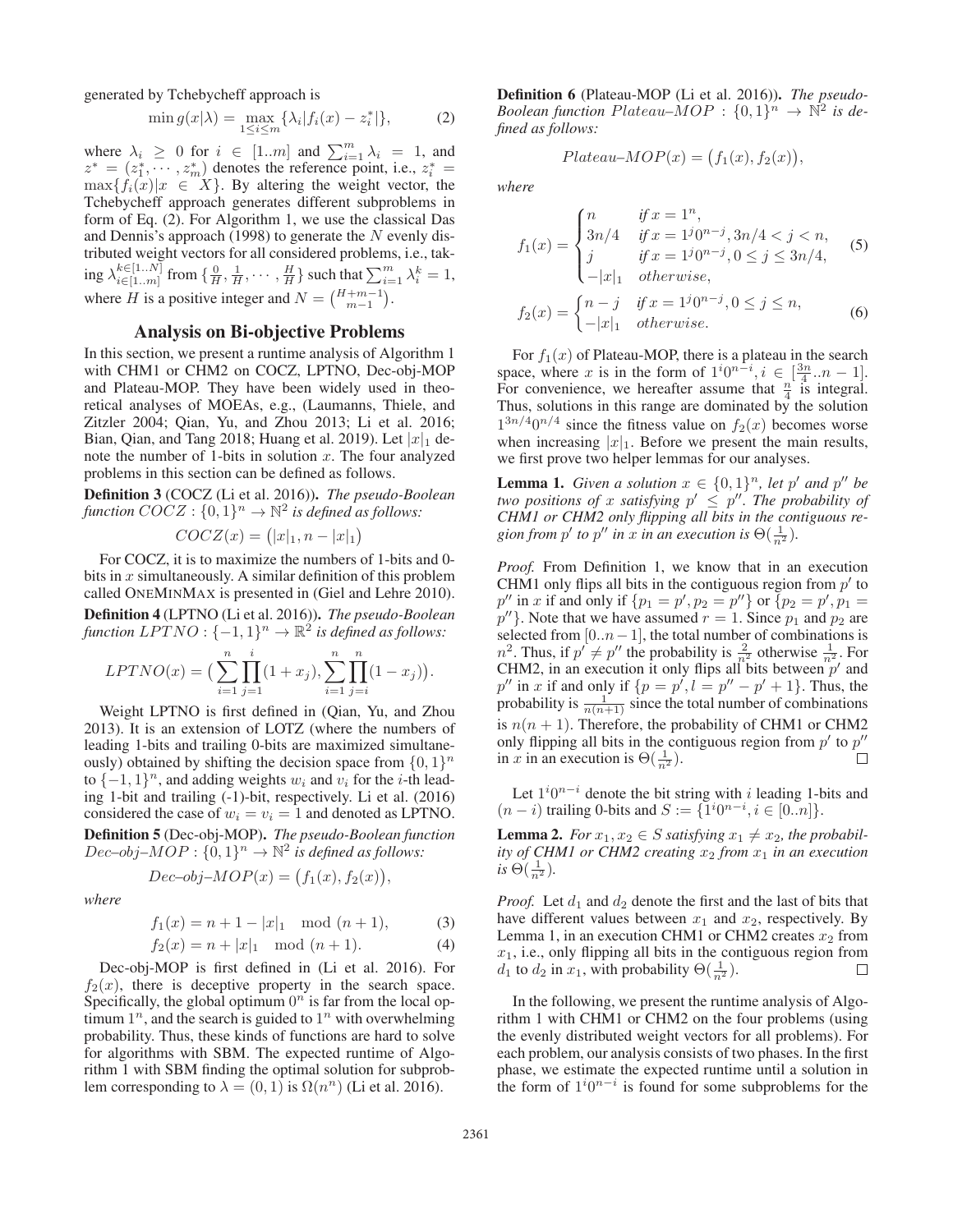first time. In the second phase, we bound the expected runtime of obtaining a set of solutions to cover the whole PF of the problem after the first phase according to Lemma 2.

Similar to (Li et al. 2016), we assume that the optimal values of all objectives, i.e., the reference points, of all problems have been known in our analysis. Recall that for  $k \in$ [1..*N*],  $\lambda_{i \in [1..m]}^k \in \{0, 1/H, 2/H, \cdots, 1\}$  and  $\sum_{i=1}^m \lambda_i^k =$ 1 hold. For ease of expression, we number the elements in the set of weight vectors in ascending order according to  $\lambda_1^k$ , i.e.,  $\lambda^1 = (0, 1), \lambda^2 = (1/H, 1 - 1/H), \cdots, \lambda^{N-1} =$  $(1 - 1/H, 1/H), \lambda^N = (1, 0).$ 

For COCZ, all solutions are Pareto optimal. Thus, we only need to bound the runtime of finding a solution for each vector in the PF. Li et al. (2016) proved that using the evenly distributed weight vectors with  $H = n$ , Algorithm 1 with SBM can optimize the COCZ in expected runtime  $O(n^2 \log n)$ .

Lemma 3. *For COCZ, Algorithm 1 with CHM1 or CHM2 respectively finds the optimal solutions*  $0^n$  *and*  $1^n$  *for*  $g(x|\lambda^1)$  *and*  $g(x|\lambda^N)$  *in expected runtime*  $O(N \cdot n^2 \log n)$ *.* 

*Proof.* For COCZ, the reference point is  $(n, n)$ . According to Eq. (2), these decomposed subproblems corresponding to weight vectors  $\lambda^i, i \in [1..N]$  are as follows:

$$
\min g(x|\lambda^{i}) = \max\{\lambda_{1}^{i}n - \lambda_{1}^{i}|x|_{1}, \lambda_{2}^{i}|x|_{1}\},\qquad(7)
$$

Observing the two terms in Eq. (7) when increasing  $|x|_1$ from 0 to *n*, the value of  $(\lambda_1^i n - \lambda_1^i |x|_1)$  decreases from  $\lambda_1^i n$  to 0 and the value of  $\lambda_2^i |x|_1$  increases from 0 to  $\lambda_2^i n$ . So there exists a real number  $y_i \in [0, n]$  such that

$$
\lambda_1^i n - \lambda_1^i y_i = \lambda_2^i y_i \Rightarrow y_i = \lambda_1^i n.
$$

Thus, to get the minimal value of  $g(x|\lambda^i)$  (in Eq. (7)), we should set  $|x|_1$  close to  $y_i$  as much as possible. Note that there may be two consecutive integers for  $|x|_1$  to obtain the minimal value of  $g(x|\lambda^i)$ , since  $|x|_1$  is the number of 1-bits in solution  $x$  and  $y_i$  may be a real number.

For ease of expression, we assume that  $a = \lambda_1^i n$  is an integer. This implies that the number of 1-bits in the optimal solution for  $g(x|\lambda^i)$  is  $\lambda_1^i n$ . Since  $\lambda^1 = (0, 1)$  and  $\lambda^N = (1, 0)$ , we have that the optimal solutions for  $g(x|\lambda^1)$ and  $g(x|\lambda^N)$  are  $0^n$  and  $1^n$ , respectively. Note that they are both in the form of  $1^j0^{n-j}$ . We next estimate the expected runtime of Algorithm 1 with CHM1 or CHM2 finding the optimal solutions for  $g(x|\lambda^1)$  and  $g(x|\lambda^N)$ .

For  $g(x|\lambda^1)$ , the optimal solution is  $0^n$  and the function fitness value becomes better when the number of 1-bits in the solution decreases. Let  $t$  denote the number of 1-bits in the current solution. In the generation, if CHM1 or CHM2 only flips one of the  $(n-t)$  1-bits in the current solution into 0-bit, then an improved solution is created. From Lemma 1, we know that in a generation CHM1 or CHM2 only flips any bit in the solution with probability  $\Theta(\frac{1}{n^2})$ . Thus, the probability of Algorithm 1 with CHM1 or CHM2 creating an improved solution for  $g(x|\lambda^1)$  from the current one is at least  $\binom{n-t}{1} \cdot \Theta(\frac{1}{n^2}) = \Theta(\frac{n-t}{n^2})$ . Therefore, the expected runtime of Algorithm 1 with CHM1 or CHM2 finding the optimal solution  $0^n$  for  $g(x|\lambda^1)$  is upper bounded by

$$
N\sum_{t=0}^{n-1} \frac{n^2}{n-t} = N \cdot n^2 \sum_{t=1}^{n} \frac{1}{t} = O(N \cdot n^2 \log n).
$$

Note that in a generation Algorithm 1 creates a new solution for each subproblem. Similarly, we have that Algorithm 1 with CHM1 or CHM2 finds the optimal solution  $1^n$  for  $g(x|\lambda^N)$  in expected runtime  $O(N \cdot n^2 \log n)$ .

In summary, Algorithm 1 with CHM1 or CHM2 finds the optimal solutions  $0^n$  and  $1^n$  for subproblems  $g(x|\lambda^1)$  and  $g(x|\lambda^N)$  in expected runtime  $O(N \cdot n^2 \log n)$ . П

We next bound the expected fitness evaluations until all solutions in  $S = \{1^i 0^{n-i}, i \in [0..n]\}$  are created after  $0^n$ and  $1^n$  have been found for  $g(x|\lambda^1)$  and  $g(x|\lambda^N)$ , respectively. Note that the objective vectors of  $S$  can cover the PF of COCZ and these vectors will be retained by the algorithm after they have been found (see line 7 in Algorithm 1).

**Lemma 4.** For COCZ, after the optimal solutions  $0^n$  and 1<sup>n</sup> have been respectively found for  $g(x|\lambda^1)$  and  $g(x|\lambda^N)$ , *Algorithm 1 with CHM1 or CHM2 obtains a set of solutions to cover the PF in expected runtime*  $O(N \cdot n^2 \log n)$ .

*Proof.* Note that the optimal solutions  $0^n$  and  $1^n$  will be respectively kept by  $g(x|\lambda^1)$  and  $g(x|\lambda^N)$  forever after they have been found for the first time. So they are always undergoing the variation operator in the later generations.

From Lemma 2, we know that by applying CHM1 or CHM2 to  $0<sup>n</sup>$ , any solution in S is created in the new generation with probability  $\Theta(\frac{1}{n^2})$ . Let j denote the number of solutions in  $S$  that have not been created up to the current generation. Thus, by applying CHM1 or CHM2 to  $0^n$ , one of the  $j$  solutions is created in the new generation with probability  $\binom{j}{1} \cdot \Theta(\frac{1}{n^2})$ . Similarly, we have that a new solution in S is created in the new generation with probability  $\Theta(\frac{j}{n^2})$  by applying CHM1 or CHM2 to  $1<sup>n</sup>$ . Hence, in the new generation a new solution in S is created with probability  $\Omega(\frac{j}{n^2})$ . Therefore, after  $0^n$  and  $1^n$  have been respectively found for  $g(x|\lambda^1)$  and  $g(x|\lambda^N)$ , the expected runtime of Algorithm 1 with CHM1 or CHM2 obtaining a set of solutions to cover the whole PF of COCZ is upper bounded by

$$
N\sum_{j=1}^{n-2}\frac{n^2}{j} \le N \cdot n^2 \sum_{j=1}^{n} \frac{1}{j} = O(N \cdot n^2 \log n).
$$

Note that Algorithm 1 consumes  $N$  fitness evaluations in any generation.  $\Box$ 

By Lemmas 3 and 4, we have the following theorem.

**Theorem 1.** *For COCZ, if*  $N = O(1)$ *, Algorithm 1 with CHM1 or CHM2 obtains a set of solutions to cover the PF in expected runtime*  $O(n^2 \log n)$ *.* 

For LPTNO, the PS is  $\{1^n, 1^{n-1}(-1), \cdots, (-1)^n\}$ . Li et al. (2016) proved that using the weight vectors  $\{(\lambda_1^k, 1 - \lambda_2^k)\}$  $\lambda_1^k$   $\big)$   $\big| \lambda_1^k = \frac{\sum_{j=1}^k 2^{n+1-j}}{\sum_{j=1}^n \sum_{j=1}^k \sum_{j=1}^k 2^{n+j}}$  $\frac{\sum_{j=1}^{n} z_j}{\sum_{j=k+1}^{n} 2^j + \sum_{j=1}^{k} 2^{n+1-j}}, k ∈ [0..n],$  Algorithm 1 with SBM obtains a set of solutions to cover the PF in expected runtime  $O(n^3)$ . Note that Das and Dennis's approach can only generate these weight vectors in the case of  $H = \Omega(2^n)$  (see Lemma 3 in (Li et al. 2016)).

Lemma 5. *For LPTNO, Algorithm 1 with CHM1 or CHM2 finds an optimal solution, which is in the form of*  $1^j(-1)^{n-j}$ *, for each subproblem in expected runtime*  $O(N \cdot n^2 \log n)$ *.*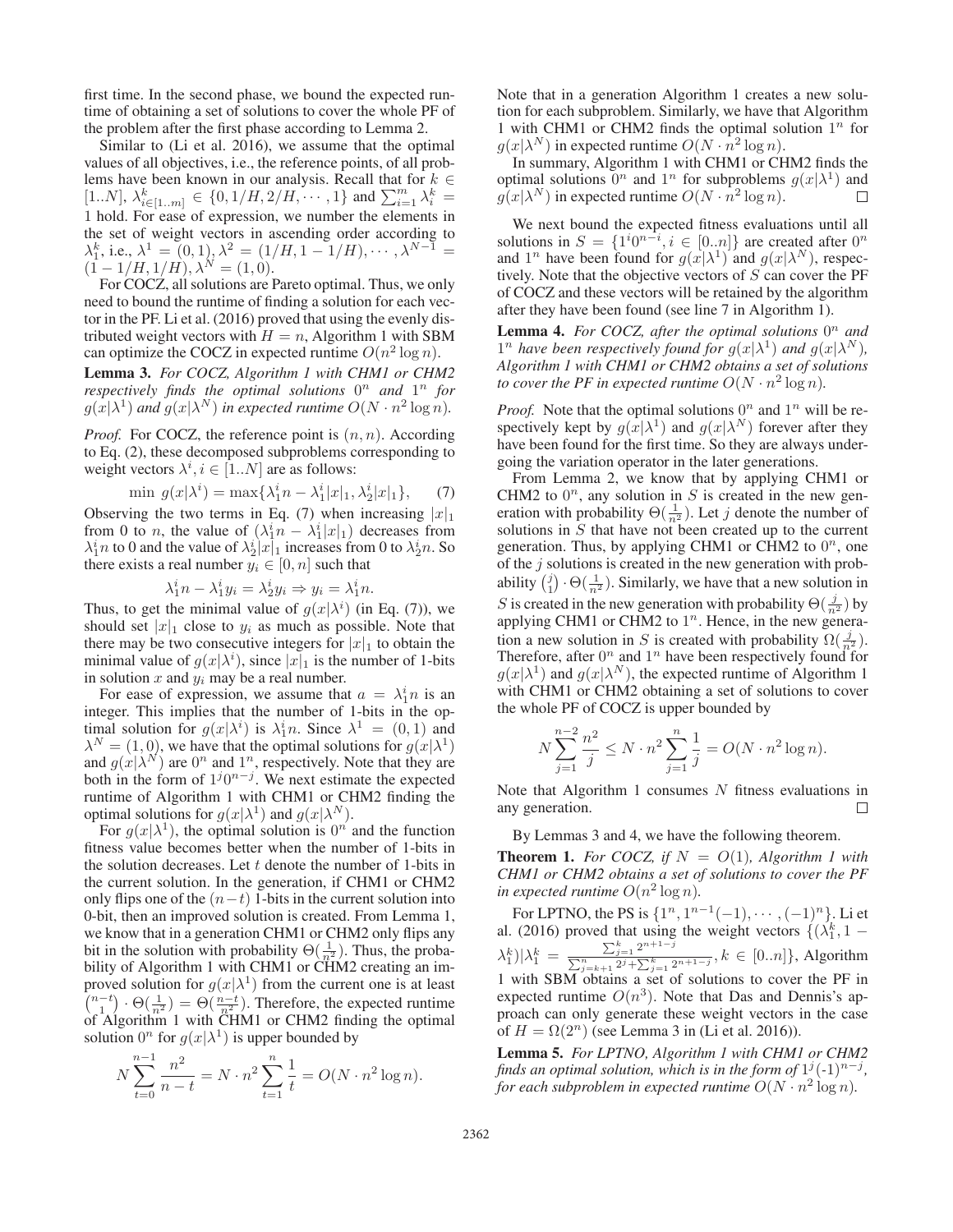*Proof.* For LPTNO, the reference point is  $(2^{n+1}-2, 2^{n+1}-1)$ 2). According to Eq. (2), these subproblems corresponding to weight vectors  $\lambda^i, i \in [1..N]$  are

$$
\min g(x|\lambda^{i}) = \max\{\lambda_{1}^{i}(b-2^{l(x)+1}), \lambda_{2}^{i}(b-2^{t(x)+1})\},\tag{8}
$$

where  $b = 2^{n+1}$ , and  $l(x)$  and  $t(x)$  are the numbers of leading 1-bits and trailing  $(-1)$ -bits in x, respectively. Observe that the value of  $\lambda_1^i(b - 2^{l(x)+1})$  decreases when increasing  $l(x)$ , and the value of  $\lambda_2^i(b - 2^{t(x)+1})$  also decreases when increasing  $t(x)$ . Thus, to obtain the minimal value of  $g(x|\lambda^i)$ (in Eq. (8)), we should simultaneously increase the values of  $l(x)$  and  $t(x)$  as much as possible. If  $l(x) + t(x) \leq n - 2$ , we can increase each of them by at least one, and the values of the two terms in the right hand of  $g(x|\lambda^i)$  are decreased simultaneously. Then a better function value is found for  $g(x|\lambda^i)$  and x cannot be an optimal solution. Hence, we have that  $l(x) + t(x) = n$  holds for any optimal solution x of  $g(x|\lambda^i)$ . Note that for any solution  $x, l(x) + t(x) \neq n - 1$ hold, since the rest bit between the leading 1-bits and trailing (-1)-bits must be 1 or -1. This implies that for any  $g(x|\lambda^i)$ , the optimal solutions are in the form of  $1^j(-1)^{n-j}$ .

We now determine the exact value of  $l(x)$  and  $t(x)$  in the optimal solution of each  $g(x|\lambda^i)$ . Since  $l(x) + t(x) = n$ holds for any optimal solution x, by Eq.  $(8)$  we have

$$
\min g(x|\lambda^{i}) = \max\{\lambda_{1}^{i}(b - 2^{l(x)+1}), \lambda_{2}^{i}(b - 2^{n-l(x)+1})\}.
$$
\n(9)

Observe the trend of two terms in Eq. (9) when  $l(x)$  increases from 0 to  $n$ . The value of the first term decreases from  $\lambda_1^i(b-2)$  to 0 and the second term increases from 0 to  $\lambda_2^i(b-2)$ . So there exists a real number  $y_i \in [0, n]$  satisfying

$$
\lambda_1^i (b - 2^{y_i + 1}) - \lambda_2^i (b - 2^{n - y_i + 1}) = 0 \Rightarrow
$$
  

$$
y_i = \begin{cases} n - 1 + \log(\sqrt{(a - 1)^2 + \frac{a}{2^{n - 2}}} - (a - 1)), \text{if } \lambda_1^i \neq 0, \\ 0, \text{otherwise,} \end{cases}
$$

where  $a = \frac{\lambda_2^i}{\lambda_1^i}$ . To get the optimal value of  $g(x|\lambda^i)$ , we should set  $l(x)$  close to  $y_i$  as much as possible. For convenience, we again assume that  $y_i$  is an integer. This means that the optimal solution of  $g(x|\lambda^i)$  is  $1^{y_i}(-1)^{n-y_i}$ . We next estimate the expected runtime of Algorithm 1 with CHM1 or CHM2 finding the optimal solution for each  $g(x|\lambda^i)$ .

We use the shorthands  $f_1(x|\lambda^i)$  and  $f_2(x|\lambda^i)$  for the values of the first term and the second term in  $g(x|\lambda^i)$  (see Eq. (8)), respectively. Let  $x_0 = 1^{n_l}(-1) \# 1(-1)^{n_t}$  denote the current solution for  $g(x|\lambda^i)$ , where # denotes a wildcard string consisting of 1-bits and (-1)-bits. Without loss of generality, we assume that  $n_l < y_i$ ,  $n_t < n - y_i$  and  $f_1(x_0|\lambda^i) =$  $f_2(x_0|\lambda^i)$  hold. From Eq. (8), we know that for  $g(x|\lambda^i)$  solutions  $x_1 = 1^{n_l+1} \# 1(-1)^{n_t}$  and  $x_2 = 1^{n_l} (-1) \# (-1)^{n_t+1}$ are not worse than  $x_0$ , and the solution  $x_3 = 1^{n_l+1} \#(-1)^l$  $1)^{n_t+1}$  is strictly better than  $x_0, x_1$  and  $x_2$ . Thus, if  $x_3$  has been created for  $g(x|\lambda^i)$ ,  $x_0, x_1$  and  $x_2$  will never be accepted since Algorithm 1 is elitist. For CHM1, in a mutation it creates  $x_1$  or  $x_2$  from  $x_0$  if  $p_1 \in \{n_l, n - n_t - 1\}$  and  $p_2 \in [n_l..n - n_t - 1]$ . For CHM2, in a mutation  $x_1$  is created from  $x_0$  if  $p = n_l$  and  $l \in [1..n - n_l - n_l]$ , and  $x_2$  is created from  $x_0$  if  $p \in [n_l..n-n_t-1]$  and  $l = n-n_l-n_t-p$ .



Figure 1: The Markov chain of finding an improved solution for  $g(x|\lambda^i)$  from the current one.

Thus, by Lemma 1, the probability of CHM1 or CHM2 creating  $x_1$  and  $x_2$  from  $x_0$  in a generation is  $\Theta(\frac{n-n_l-n_t}{n^2})$ . By analogy, we have that CHM1 or CHM2 creates  $x_3$  from  $x_1$ or  $x_2$  in a generation with probability  $\Theta\left(\frac{n-n_l-n_t-1}{n^2}\right)$ . Note that the probability of CHM1 or CHM2 creating  $x_0$  from  $x_1$ and  $x_2$  is also  $\Theta(\frac{n-n_l-n_t}{n^2})$ .

Thus, in the worst case the process of Algorithm 1 with CMH1 or CHM2 finding an improved solution for  $g(x|\lambda^i)$ from the current one is equivalent to reaching the absorbing state of the Markov chain shown in Figure 1. According to Corollary 2 in (Zhou, He, and Nie 2009), the expected runtime of reaching  $x_3$  from  $x_0$  is at most  $\frac{1}{p_{21}} + \frac{1}{p_{10}} + \frac{1}{p_{21}} \cdot \frac{p_{12}}{p_{10}} \le$  $O(\frac{n^2}{n-n_l-n_t-1})$ . Note that the expected runtime of creating  $x_3$  from  $x_1$  or  $x_2$  is not larger than that of from  $x_0$ . Therefore, the expected fitness evaluations of Algorithm 1 with CMH1 or CHM2 finding the optimal solution for subproblem  $g(x|\lambda^i)$  is upper bounded by

$$
\sum_{j=n_l+n_l}^{n-2} \frac{n^2}{n-j-1} \le n^2 \sum_{j=0}^{n-2} \frac{1}{n-j-1} = O(n^2 \log n).
$$

In summary, for LPTNO Algorithm 1 with CHM1 or CHM2 finds an optimal solution for each subproblem in expected runtime  $O(N \cdot n^2 \log n)$  since it optimizes the N subproblems in parallel. П

**Theorem 2.** For LPTNO, if  $N = O(1)$ , Algorithm 1 with *CHM1 or CHM2 obtains a set of solutions to cover the PF in expected runtime*  $O(n^2 \log n)$ *.* 

*Proof.* Note that the PS of LPTNO is  $\{1^i(-1)^{n-i}, i \in [0..n]\}$ and all optimal solution found for all subproblems are in the form of  $1^{i}(-1)^{n-i}$ . Let j denote the number of solutions in the PS that have been not found so far. By using similar argument in the proof of Lemma 4, we have that in the new generation a new solution in  $S$  is created with probability  $\Omega(\frac{j}{n^2})$ . Thus, after the optimal solution has been found for each subproblem, the expected runtime of Algorithm 1 with CHM1 or CHM2 obtaining a set of solutions to cover the whole PF of LPTNO is upper bounded by

$$
N\sum_{j=1}^{n-2} \frac{n^2}{j} \le N \cdot n^2 \sum_{j=1}^n \frac{1}{j} = O(N \cdot n^2 \log n).
$$

Therefore, combining Lemma 5, we have that Algorithm 1 with CHM1 or CHM2 obtains a set of solutions to cover the whole PF of LPTNO in expected runtime  $O(n^2 \log n)$  if  $N = O(1)$  (i.e.,  $H = O(1)$ ). П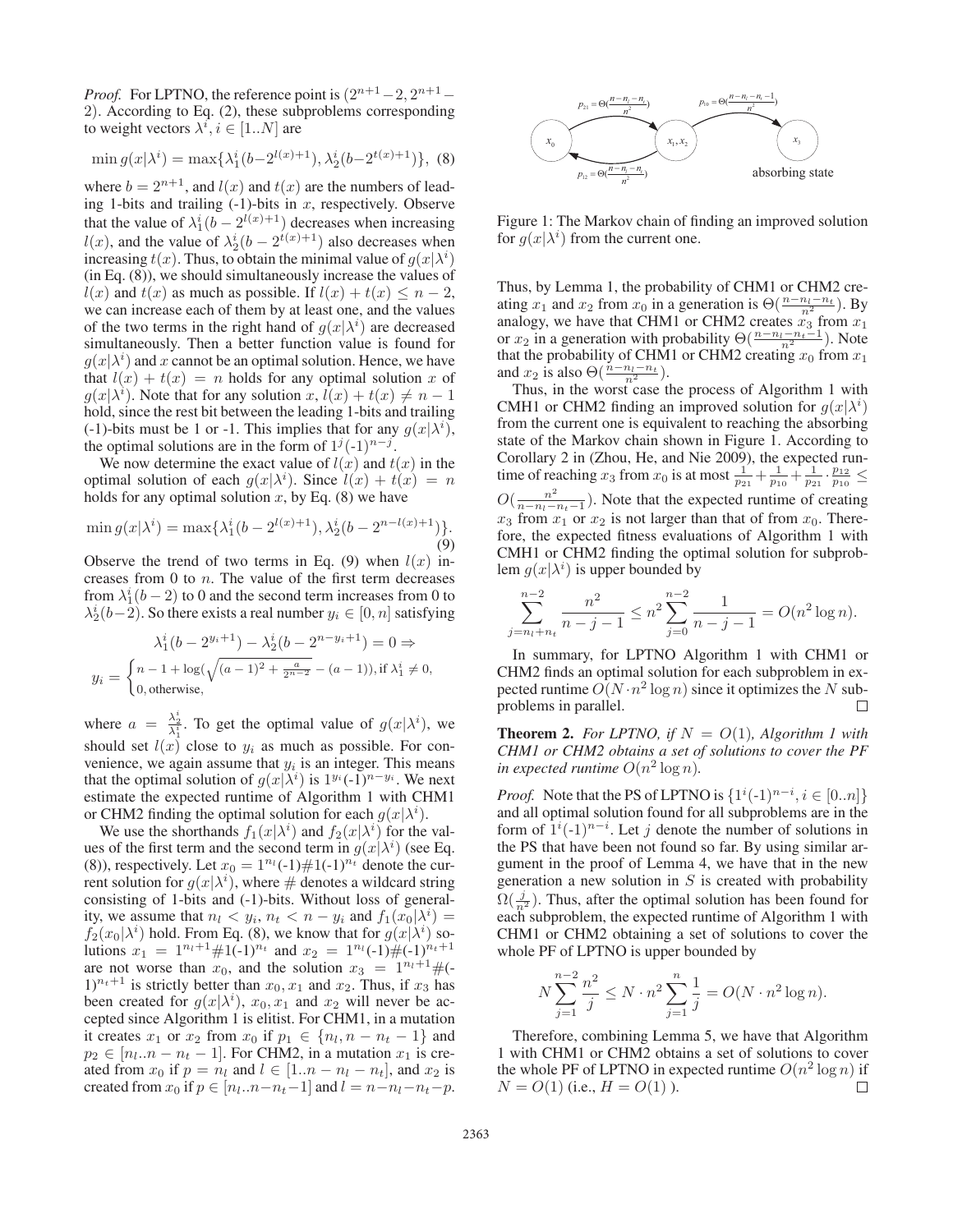The PS and PF of Dec-obj-MOP are the same as the COCZ. Li et al. (2016) proved that using the evenly distributed weight vectors with  $H = n$ , Algorithm 1 with SBM can find a set of solutions to cover the PF in expected runtime  $O(n^2 \log n)$ .

Lemma 6. *For Dec-obj-MOP, Algorithm 1 with CHM1 or CHM2 finds the optimal solution*  $0^n$  *for subproblem*  $g(x|\lambda^1)$ *in expected runtime*  $O(N \cdot n^2 \log n)$ *.* 

*Proof.* For Dec-obj-MOP, the reference point is  $(n, n)$ . According to Eq. (2), these decomposed subproblems corresponding to weight vectors  $\lambda^i, i \in [1..N]$  are

$$
\min g(x|\lambda^{i}) = \max\{\lambda_{1}^{i}f_{2}(x), \lambda_{2}^{i}n - \lambda_{2}^{i}f_{2}(x)\},\quad(10)
$$

where  $f_2(x)$  is shown in Eq. (4). Observe the trend of the two terms in the right hand of Eq. (10) when  $f_2(x)$  increases from 0 to *n*. The value of  $\lambda_1^i f_2(x)$  increases from 0 to  $\lambda_2^i n \geq$ 0 and the value of  $(\lambda_2^i n - \lambda_2^i f_2(x))$  decreases from  $\lambda_2^i n \ge 0$ to 0. So there must exist a real number  $y_i \in [0, n]$  such that

$$
\lambda_2^i n - \lambda_2^i y_i = \lambda_1^i y_i \Rightarrow y_i = \lambda_2^i n.
$$

To get the minimal value of  $g(x|\lambda^i)$ , we should set  $f_2(x)$ close to  $y_i$  as much as possible. Since  $\lambda^1 = (0, 1)$ , the minimal value of  $g(x|\lambda^1)$  is obtained when  $f_2(x) = n$ . By Eq. (4), we know that the optimal solution of  $g(x|\lambda^1)$  is  $0^n$ .

For  $g(x|\lambda^1)$ , there is deceptive property in the search space since the function value becomes better when increasing  $|x|_1$  if  $|x|_1 > 0$ . Since the expected number of 1-bits in the initial solution is  $\frac{n}{2} > 0$ , by Chernoff bound, the search will be guided to the local optimum  $1^n$  with probability  $1 - e^{-\Omega(n)}$ . If  $0^n$  has not been found, by Lemma 1, CHM1 or CHM2 increases the number of 1-bits by one in a generation with probability at least  $\Theta(\frac{n-j}{n^2})$ , where j denotes the number of 1-bits in the current solution. Thus, Algorithm 1 with CHM1 or CHM2 finds the local optimum  $1^n$  for  $g(x|\lambda^1)$  in expected runtime  $O(n^2 \log n)$ . By Lemma 2, CHM1 or CHM2 creates  $0^n$  from  $1^n$  in a generation with probability  $\Theta(\frac{1}{n^2})$ . Therefore, Algorithm 1 with CHM1 or CHM2 finds the global optimum  $0^n$  for  $g(x|\lambda^1)$  in expected runtime  $O(N \cdot n^2 \log n) + \Theta(N \cdot n^2) = O(N \cdot n^2 \log n)$ .

**Lemma 7.** *For Dec-obj-MOP, after the optimal solution*  $0^n$ *has been found for*  $g(x|\lambda^1)$ *, Algorithm 1 with CHM1 or CHM2 finds a set of solution to cover the PF in expected runtime*  $O(N \cdot n^2 \log n)$ .

We omit the detailed proof of this lemma since it is very similar to the proof of Lemma 4, where the optimal solution of  $g(x|\lambda^1)$  is also  $0^n$ . Thus, combining Lemma 6 and Lemma 7, we have the following theorem.

**Theorem 3.** *For Dec-obj-MOP, if*  $N = O(1)$ *, Algorithm 1 with CHM1 or CHM2 obtains a set of solutions to cover the PF in expected runtime*  $O(n^2 \log n)$ *.* 

For Plateau-MOP, the well-known GSEMO is hard to optimize and the expected runtime is  $\Omega(n^{0.25n})$  (Li et al. 2016). Li et al. (2016) proved that using the evenly distributed weight vectors with  $H = n$ , Algorithm 1 with SBM obtains a set of solutions to cover the PF of Plateau-MOP in expected runtime  $O(n^3)$ .

Lemma 8. *For Plateau-MOP, Algorithm 1 with CHM1 or CHM2 finds a solution in the form of*  $1<sup>j</sup>0<sup>n-j</sup>$  *for each subproblem in expected runtime*  $O(N \cdot n^2 \log n)$ *.* 

*Proof.* For Plateau-MOP, the reference point is  $z^* = (n, n)$ , and these subproblems corresponding to weight vectors  $\lambda^i, i \in [1..N]$  are

$$
\min g(x|\lambda^{i}) = \max \{ \lambda_1^{i} (n - f_1(x)), \lambda_2^{i} (n - f_2(x)) \},
$$
 (11)

where  $f_1(x)$  and  $f_2(x)$  are shown in Eq. (5) and Eq. (6), respectively. Observing the two terms in the right hand of Eq. (11), we can find that the value of the first term decreases when increasing  $f_1(x)$  and the value of the second term decreases when increasing  $f_2(x)$ . Thus, to obtain the minimal value of  $g(x|\lambda^i)$ , we should simultaneously increase the values of  $f_1(x)$  and  $f_2(x)$  as much as possible.

From Eq. (5) and Eq. (6), we know that if the current solution is not in the form of  $1^j0^{n-j}$ , any new solution reducing the number of 1-bits will increase  $f_1(x)$  and  $f_2(x)$ simultaneously. Thus if the current solution is not in form of  $1<sup>j</sup>0<sup>n-j</sup>$ , in a generation CHM1 or CHM2 creates a better solution with probability  $\Theta(\frac{t}{n^2})$ , where t denotes the number of 1-bits in the current solution. Recall that in an execution CHM1 or CHM2 only flips any bit in the solution with probability  $\Theta(\frac{1}{n^2})$  (see Lemma 1). Therefore, the expected runtime of Algorithm 1 with CHM1 or CHM2 finding a solution in the form of  $1^j0^{n-j}$  for each  $g(x|\lambda^i)$  is upper bounded by

$$
N\sum_{t=1}^{n-2} \frac{n^2}{t} = N \cdot n^2 \sum_{t=1}^{n-2} \frac{1}{t} = O(N \cdot n^2 \log n).
$$

Recall that Algorithm 1 with CHM1 or CHM2 consumes N fitness evaluations in any generation.  $\Box$ 

Note that for all  $\lambda_i$ , we have  $g(x|\lambda^i) < g(y|\lambda^i)$  for any  $x \in S, y \notin S$  by Eq. (11), where  $S := \{1^i 0^{n-i}, i \in [0..n]\}.$ Thus, for any subproblem, if a solution in S has been found, all solutions not in the form of  $1^{i}0^{n-i}$  will never be accept.

**Theorem 4.** For Plateau-MOP, if  $N = O(1)$ , Algorithm 1 *with CHM1 or CHM2 finds a set of solutions to cover the whole PF in expected runtime*  $O(n^2 \log n)$ *.* 

The proof of this theorem is very similar to that of Theorem 2 since all solutions kept by every subproblems are in the form of  $1^i 0^{n-i}$  after the first phase and the PS of Plateau-MOP is a subset of S.

### Analysis on Many-objective Problem

In this section, we present the runtime analysis of Algorithm 1 with CHM1 or CHM2 on a many-objective problem, i.e., mLOTZ for  $m = 4$  (Laumanns, Thiele, and Zitzler 2004).

Definition 7 (mLOTZ). *The pseudo-Boolean function*  $mLOTZ: \{0,1\}^n \rightarrow \mathbb{N}^m$  *is defined as follows:* 

$$
mLOTZ(x) = (f_1(x), f_2(x), \cdots, f_m(x)),
$$

*where*

$$
f_k(x) = \begin{cases} \sum_{i=1}^{n'} \prod_{j=1}^i x[j+n' \frac{(k-1)}{2}] & \text{if } k \text{ is odd,} \\ \sum_{i=1}^{n'} \prod_{j=i}^{n'} (1-x[j+n' \frac{(k-2)}{2}]) & \text{otherwise,} \end{cases}
$$
  

$$
m = 2 \cdot m', n = m' \cdot n' \text{ and } m', n' \in \mathbb{N}.
$$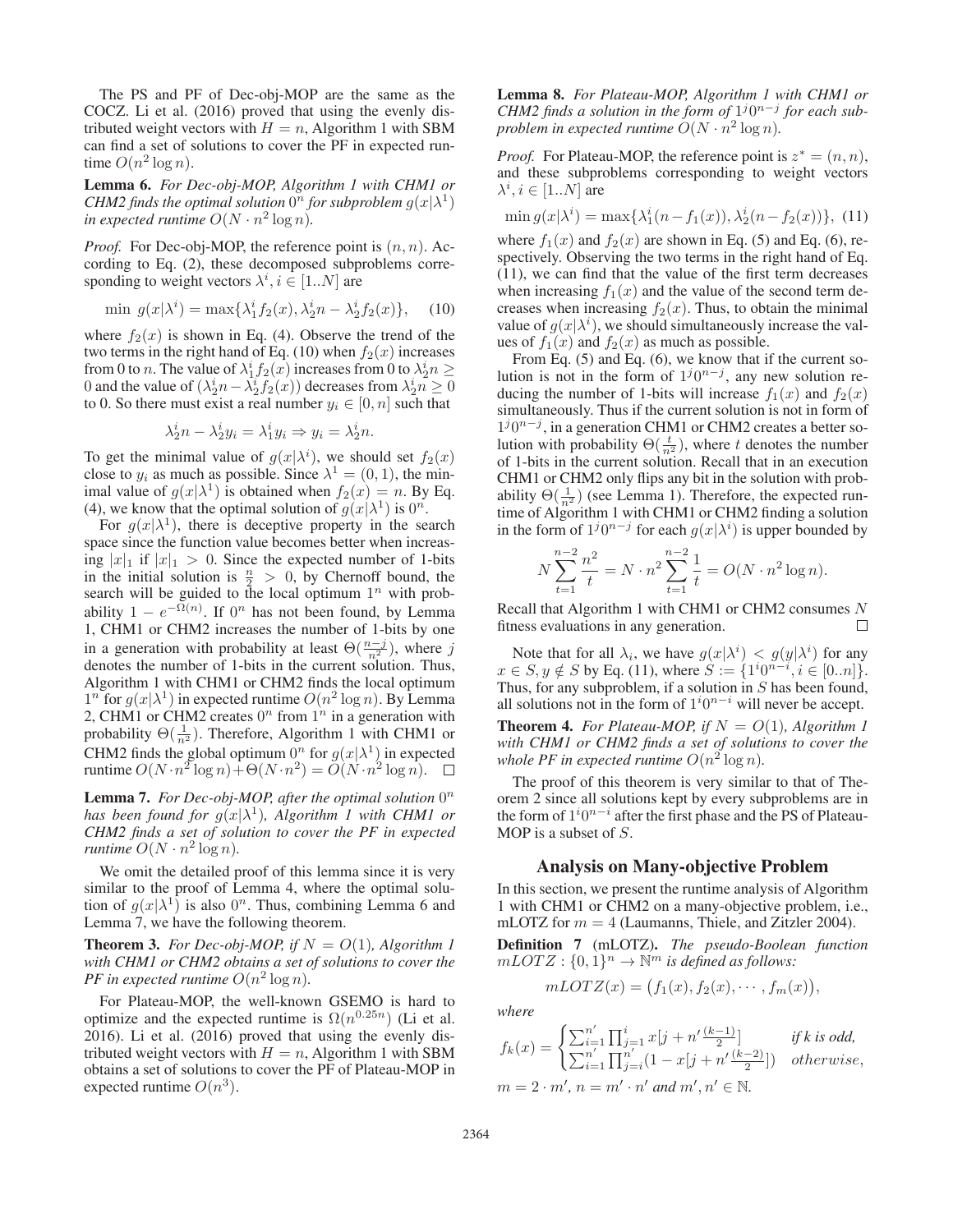As shown in Definition 7, mLOTZ is the concatenation of  $m' = m/2$  bi-objective LOTZ problems of  $n' = 2n/m$ bits each. For mLOTZ, the size of the PF is  $(2n/m+1)^{m/2}$ and thus the problem becomes complicated quickly when increasing m. For ease of observation, we only consider the case of  $m = 4$  in this analysis. The expected runtime of the well-known SEMO on mLOTZ is  $O(n^{m+1})$ , and the best known upper bound for  $m = 4$  is  $O(n^3 \log n)$  (Laumanns, Thiele, and Zitzler 2004). For mLOTZ, if  $m = 4$  (denoted as 4LOTZ), the PS is  $\{1^i 0^{n/2-i} 1^j 0^{n/2-j}\}$ , where  $i, j \in [0, \frac{n}{2}]$ . To simplify the analysis, we only consider these solutions created for the subproblem corresponding to weight vector  $\lambda^{0} = (0.5, 0, 0, 0.5)$  in the following proof.

Lemma 9. *For 4LOTZ, Algorithm 1 with CHM1 or CHM2 finds the optimal solution of subproblem corresponding to weight vector*  $\lambda^0$  *in expected runtime*  $O(N \cdot n^2 \log n)$ *.* 

*Proof.* For 4LOTZ, the reference point is  $(\frac{n}{2}, \frac{n}{2}, \frac{n}{2}, \frac{n}{2})$  and the subproblem corresponding to weight vector  $\lambda^0$  is

$$
\min g(x|\lambda^0) = \max\{n/4 - 0.5f_1(x), n/4 - 0.5f_4(x)\}.
$$
\n(12)

Observe that the optimization of Eq. (12) is equivalent to maximizing  $f_1(x)$  and  $f_4(x)$  simultaneously. From Definition 7,  $f_1(x)$  and  $f_4(x)$  are equal to the numbers of leading 1-bits in the first half of  $x$  and trailing 0-bits in the second half of  $x$ , respectively. Thus, the optimal solution of Eq. (12) is  $1^{n/2}0^{n/2}$ . Let  $n_l(x)$  and  $n_t(x)$  denote the number of leading 1-bits and trailing 0-bits in the current solution x, respectively. We assume that  $\min\{n_l(x), n_t(x)\} < n/2$ holds, otherwise there is nothing to prove. By using similar analysis in the proof of Lemma 5, we know that the process of Algorithm 1 creating a new solution  $x'$  from x such that  $\min\{n_l(x'), n_t(x')\} > \min\{n_l(x), n_t(x)\}$  is equivalent to reaching the absorbing state of the Markov chain shown in Figure 1 ( $p_{21} = p_{12} = \Omega(\frac{n-2j}{n^2})$  and  $p_{10} = \Omega(\frac{n-2j-1}{n^2})$ ). Thus, the expected fitness evaluations of Algorithm 1 with CHM1 or CHM2 finding an improved solution from the current one is  $O(\frac{n^2}{n-2j-1})$ , where  $j = \min\{n_l(x), n_t(x)\}$ .<br>Therefore, the expected runtime of Algorithm 1 with CMH1 or CHM2 finding the optimal solution  $1^{n/2}0^{n/2}$  for subproblem  $g(x|\lambda^0)$  is upper bounded by

$$
N\sum_{j=0}^{n/2-1} \frac{n^2}{n-2j-1} \le N \cdot n^2 \sum_{j=1}^{n} \frac{1}{j} = O(N \cdot n^2 \log n).
$$

Note that Algorithm 1 solves the  $N$  subproblems in parallel and creates a new solution for each one in a generation.  $\Box$ 

Note that some elements in the PS of 4LOTZ are not in the form of  $1^i0^{n-i}$ , e.g.,  $1^20^{n/2-2}1^{n/2}$ . Thus, we cannot use Lemma 2 to simply bound the expected runtime of Algorithm 1 with CHM1 or CHM2 on the problem as before.

**Lemma 10.** *For 4LOTZ, after the optimal solution*  $1^{n/2}0^{n/2}$ *has been found for subproblem*  $g(x|\lambda^0)$ *, Algorithm 1 with CHM1 or CHM2 obtains a set of solutions to cover the whole PF in expected runtime*  $O(N \cdot n^2 \log n)$ *.* 

*Proof.* Note that the optimal solution  $1^{n/2}0^{n/2}$  will be kept by subproblem  $g(x|\lambda^0)$  forever after it has been found for the first time. For ease of observation, we list the two components of solutions in the PS of 4LOTZ as in Table 1. Observe that if CHM1 or CHM2 flips only all bits in the contiguous region from  $p' = n/2 - i$  to  $p'' = n/2 + j - 1$  in  $1^{n/2}0^{n/2}$  (i.e.,  $A_0B_0$ ), the Pareto optimal solution  $A_iB_j$  is created (except  $A_0B_0$ ), where  $i, j \in [0..n/2]$ . Thus, if all pairs  $(i, j) \in [0..\frac{n}{2}] \times [0..\frac{n}{2}] \setminus \{0 \times 0\}$  are selected at least once, all solutions in the PS of 4LOTZ have been created. Note that the total number of pairs is  $(\frac{n}{2}+1)^2 - 1 = \frac{n^2}{4} + n$ .

Table 1: The two components of solutions in PS of 4LOTZ.

| A <sub>0</sub> | $1^{n/2}$                                    | $0^{n/2}$        | $B_0$       |
|----------------|----------------------------------------------|------------------|-------------|
| $A_1$          | $1^{n/2-1}0^1$                               | $1^10^{n/2-1}$   | $B_1$       |
|                | $1^{n/2-i}0^i$                               | $1^{j}0^{n/2-j}$ |             |
| $A_{n/2-i}$    |                                              |                  | $B_{n/2-j}$ |
| $A_{n/2-1}$    | $1^{\hspace{0.5pt}10^{n/2\hspace{0.5pt}-1}}$ | $1^{n/2-1}0^1$   | $B_{n/2-1}$ |
| $A_{n/2}$      | $0^{n/2}$                                    | $1^{n/2}$        | $B_{n/2}$   |

For CHM1 and CHM2, by Lemma 1, in an execution only all bits in any contiguous region from  $p'$  to  $p''$  in  $1^{n/2}0^{n/2}$  are flipped with probability  $\Theta(\frac{1}{n^2})$ . Thus, in a generation Algorithm 1 with CHM1 or CHM2 creates a new Pareto optimal solution from  $1^{n/2}0^{n/2}$  with probability  $\binom{n^2/4+n-t}{1} \cdot \Theta(\frac{1}{n^2}) = \Theta(\frac{n^2/4+n-t}{n^2})$ , where t denotes the number of pairs that have been selected before. Therefore, after the optimal solution  $1^{n/2}0^{n/2}$  has been found for  $g(x|\lambda^0)$ , the expected runtime of Algorithm 1 with CHM1 or CHM2 finding all solutions in the PS is upper bounded by

$$
\sum_{t=1}^{\frac{n^2}{4}+n-1} \frac{N \cdot n^2}{n^2/4+n-t} \le \sum_{t=1}^{\frac{n^2}{4}+n} \frac{N \cdot n^2}{t} = O(N \cdot n^2 \log n).
$$

Recall that the algorithm consumes  $N$  fitness evaluations in any generation. П

By Lemmas 9 and 10, we have the following theorem.

**Theorem 5.** For 4LOTZ, if  $N = O(1)$ , Algorithm 1 with *CHM1 or CHM2 finds a set of solutions to cover the whole PF in expected runtime*  $O(n^2 \log n)$ *.* 

#### **Conclusions**

The existing theoretical analyses on CHM operators are only concerned with optimizing single-objective optimization problems. This paper presents runtime analyses of an MOEA based on the well-known MOEA/D framework with two typical CHM operators on optimizing five benchmark MOPs, which include four bi-objective and one manyobjective problems. The results on the four bi-objective problems, i.e., COCZ, LPTNO, Dec-obj-MOP and Plateau-MOP, show that using CHM operators can always find the Pareto fronts in expected runtime better than or as good as using the well-studied SBM operator. Moreover, the expected runtimes of using CHM operators on the manyobjective problem, i.e.,  $m$ LOTZ ( $m = 4$ ), are better than